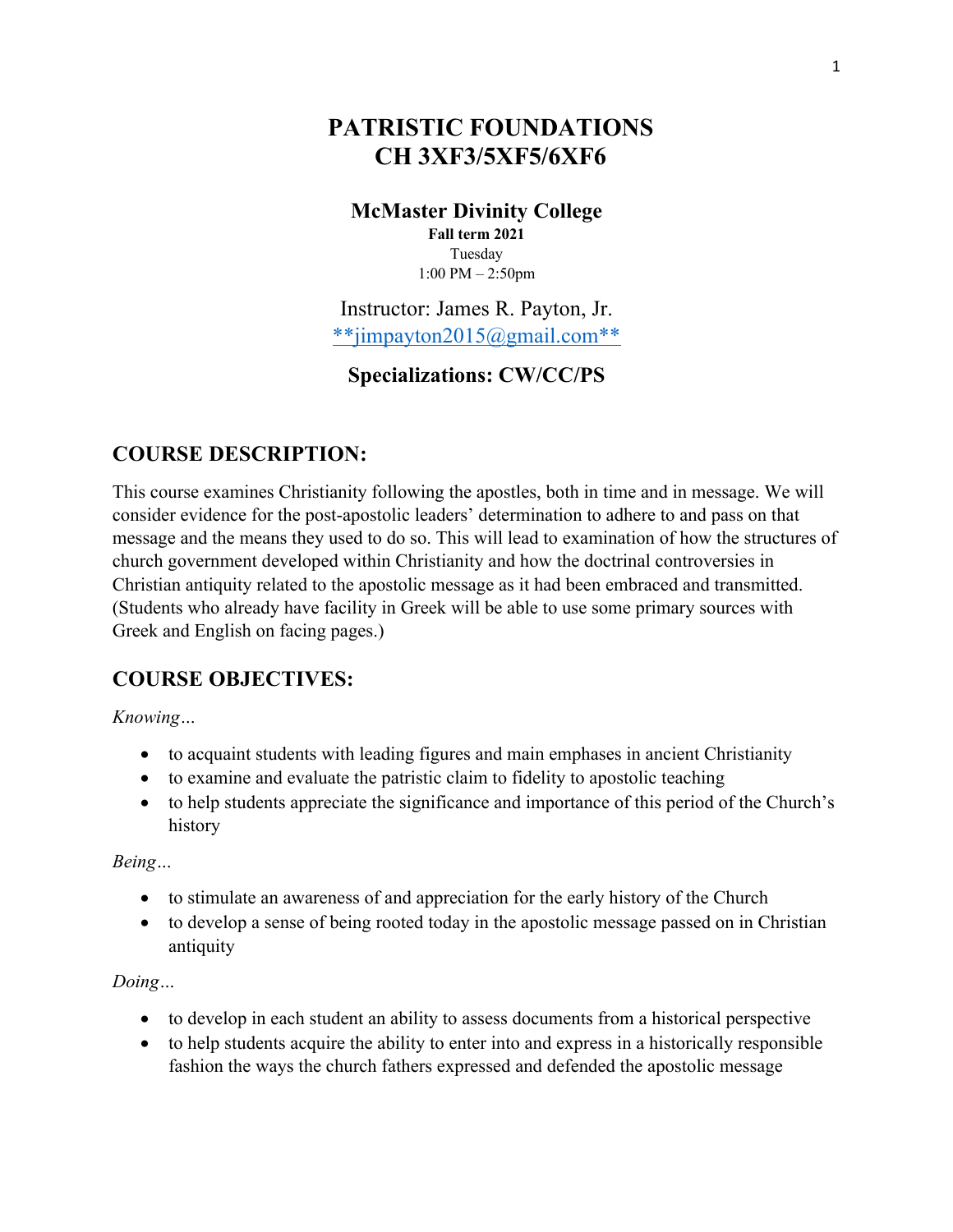# **REQUIRED TEXTS:**

### **Textbooks:**

- Justo L. Gonzalez, *The Story of Christianity: Vol. 1*, revised edition (HarperOne, 2010).
- Bryan M. Litfin, *Getting to Know the Church Fathers: An Evangelical Introduction* (Brazos Press, 2007).

### **Primary sources:**

- Alistair C. Stewart, trans., *Melito of Sardis, On Pascha*, 2<sup>nd</sup> edition {Greek/English} (St. Vladimir's Seminary Press, 2016).
- John Behr, trans., *St. Irenaeus of Lyons, On the Apostolic Preaching* (St. Vladimir's Seminary Press, 1997).
- John Behr, trans., *St. Athanasius, On the Incarnation* {Greek/English} (St. Vladimir's Seminary Press, 2011).  $\rightarrow$  *CW*
- Ignatius Green, trans., *St. Gregory of Nyssa, Catechetical Instruction: A Handbook for Catechists* {Greek/English} (St. Vladimir's Seminary Press, 2019). à *CC*
- Graham Neville, trans., *St. John Chrysostom, Six Books on the Priesthood* (St. Vladimir's Seminary Press, 1996).  $\rightarrow PS$

\*All students are expected to complete all assignments based on the instructions provided in Gordon L. Heath, *Doing Church History*, and well as the MDC Style Guide.

All required textbooks for this class are available from the College's book service, READ On Bookstore, Room 145, McMaster Divinity College. Texts may be purchased on the first day of class. For advance purchase, you may contact READ On Bookstore, 5 International Blvd, Etobicoke, Ontario M9W 6H3: phone 416.620.2934; fax 416.622.2308; email books@readon.ca. Other book services may also carry the texts.

# **METHOD:**

#### **Instructor's Presentations:**

Most classes will have a presentation by the professor. This presentation will seek to build on and further develop what students will have learned from the readings assigned for the class, as well as exploring other themes not in the assigned readings.

#### **Readings:**

All readings are to be completed before the class begins. These readings are critical for understanding how ancient church history unfolded and will regularly be discussed in class.

**Discussions:** On days when papers are due, students will be invited and expected to discuss, informally, what they have found and/or learned in preparing their papers. Participation in these discussions will be counted as part of the discussion/participation grade.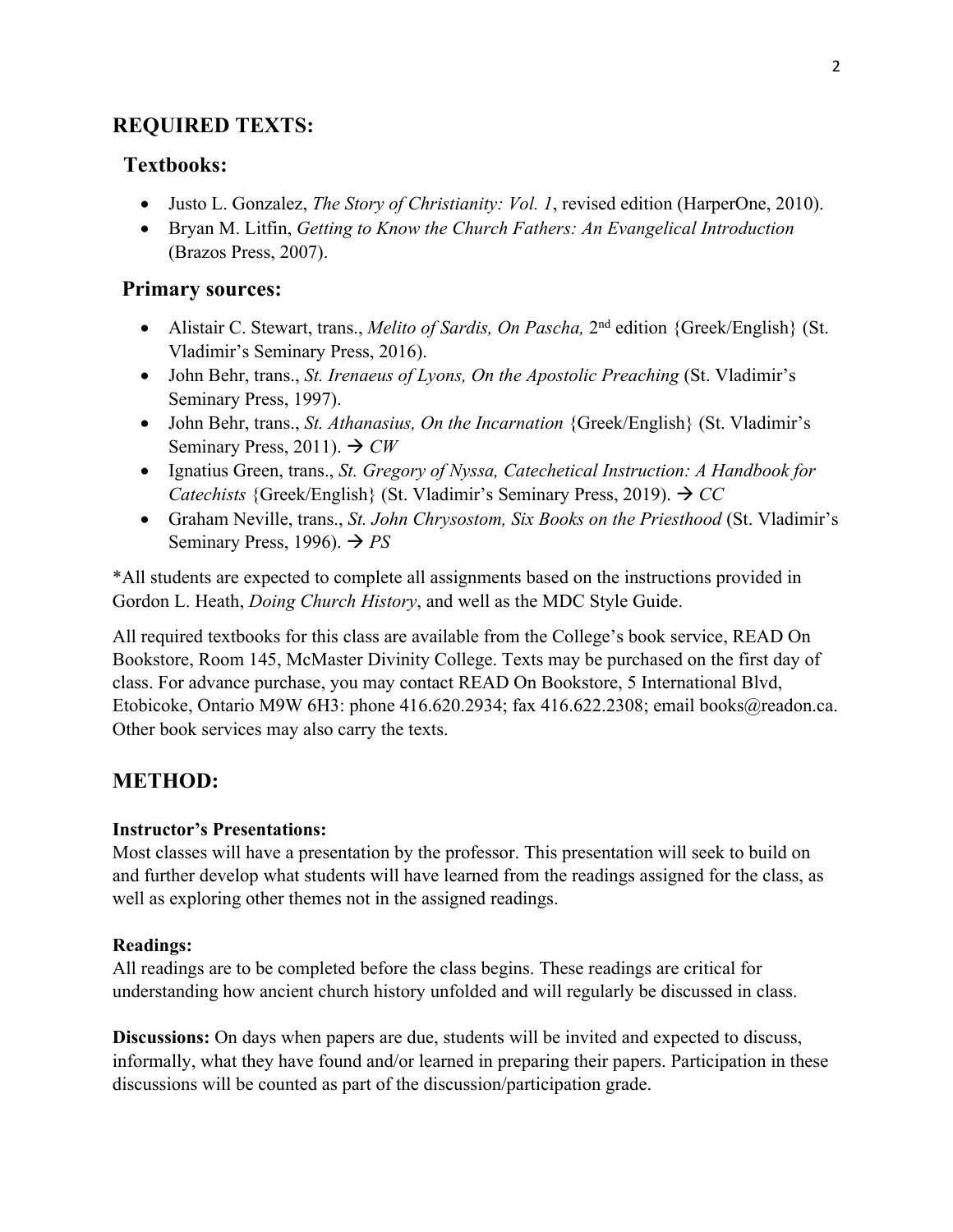# **MDIV/MTS REQUIREMENTS:**

- **Tradition Paper:** Students will prepare (and discuss in class) a 3-page paper on their view of the role tradition has had and should have on their faith and worship practice. **Due September 28.**
- **Transition Paper:** Students will prepare a 5-page paper evaluating the way the apostolic tradition (as discussed in class to that point) is handled in either Melito of Sardis, *On Pascha*, or Irenaeus of Lyons, *On the Apostolic Preaching.* **Due October 12.**
- **Specialization Paper:** Students will prepare a 6-page paper summarizing the approach taken in and content of the patristic primary source they read for their specialization (CW,CC,PS) and comment on the way(s) this might influence their approach to or practice of their specialization going forward. **Due November 2.**
- **Research Paper:** Students will write a 10-page research paper on a topic related to their personal research interests. The paper's focus must be on a primary source from one of the church fathers, presenting the content of that source against the backdrop of secondary sources on the particular church father and patristic writing. The church father and primary source will be chosen in consultation with the professor. **Due November 23.**
- **Discussion/Participation:** Students will be expected to participate in class discussions and will be asked to indicate, at the end of the course, how much of the assigned readings they have completed.

#### **GRADING:**

- **Tradition Paper: 10%**
- **Transition Paper: 15%**
- **Specialization Paper: 20%**
- **Research Paper: 45%**
- **Participation: 10%**

### **DPT REQUIREMENTS**

- **Literature Review:** Students will develop an annotated bibliography of approximately **15–20 sources (4000 pages)** related to the patristic content of the course and how it might relate to your research project; each annotation should be approximately 100 words. (The required texts and primary sources for the course can be included as part of this book list.) The literature review will be approximately **2000 words.** This assignment is **due October 19** and will account for **25%** of the final grade.
- **Research Presentation:** Students will present to the class the research they are working on for the major paper described below. This will include an introduction describing what is being investigated, the area of the student's DPT practice-led research, and the patristic source(s) being used. The bulk of the presentation will lay out what a careful consideration of the patristic source(s) offer as insight or contribution for the student's particular research program. The presentation should be approximately 25 minutes in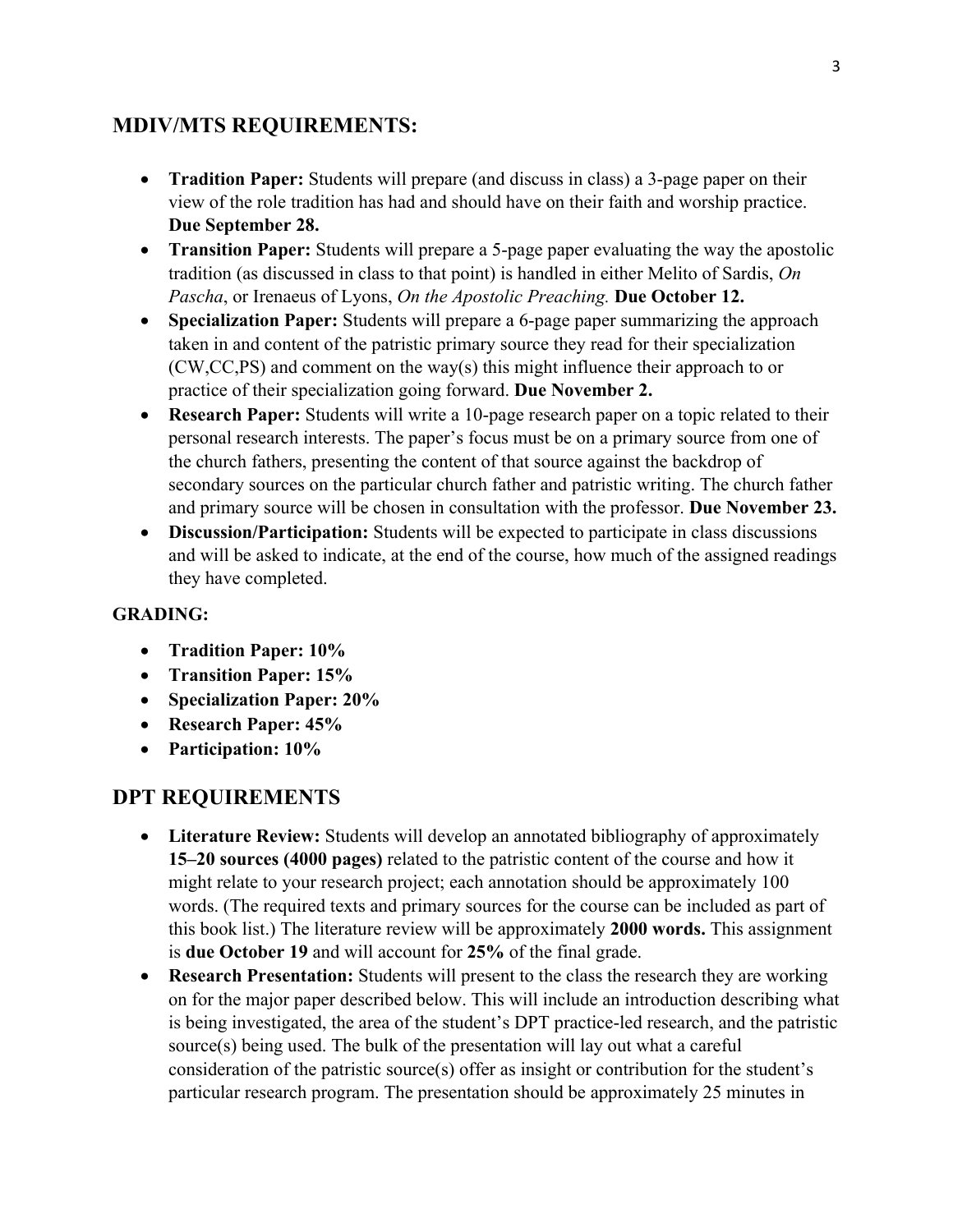length, with 10-15 additional minutes for class discussion. This assignment is **scheduled for November 16** and will account for **25%** of the final grade.

- **\*\*Major paper:** Each student will prepare a major paper of approximately **5000 words** on a topic related to course content, dealing with at least one primary patristic source, and related to your area of DPT practice-led research. This paper should reflect both theological depth and insight regarding that relationship. Use and document (via footnotes) a minimum of 15 scholarly resources. This assignment is **due December 7** and will account for **40%** of the final grade.
- **Class participation:** Students will be expected to participate in class discussions. This will account for **10%** of the final grade.

# **MA/PhD REQUIREMENTS**

- **Literature Review:** Students will develop an annotated bibliography of **10–12 volumes (including the textbooks) and 10–12 journal articles or chapters in edited volumes (5000–6000 pages)** related to the topic of the course; each annotation should be approximately 100 words. (The required texts and primary sources for the course can be included as part of this book list.) The literature review will be approximately **2000 words.** This assignment is **due October 19** and will account for **25%** of the final grade.
- **Research Presentation:** Students will present to the class the research they are working on for the major essay described below. This will include an introduction describing what is being investigated (and why it is important), the approach taken to examine the question, and the results of the investigations. The presentation should be approximately 30 minutes in length, with 10 additional minutes for class discussion. This presentation is **scheduled for November 16** and will account for **25%** of the final grade.
- \***\*Major essay:** Each student will prepare an academic thesis paper of approximately **6000 words** on the topic presented in class, to be written at the level of a peer-reviewed journal article. The focus of the paper should be on some facet of patristic endeavors to preserve and hand on the apostolic message. This assignment is **due December 7** and will account for **40%** of the final grade.
- **Class participation:** Students will be expected to participate in class discussions. This will account for **10%** of the final grade.

\*\*The focus for each of these papers, including church fathers, patristic source(s) and/or emphases, and theme of each paper will be chosen in consultation with the professor.

# **GENERAL COMMENTS:**

• Academic dishonesty is a serious offence that may take any number of forms, including plagiarism, the submission of work that is not one's own or for which previous credit has been obtained, and/or unauthorized collaboration with other students. Academic dishonesty can result in severe consequences, e.g., failure of the assignment, failure of the course, a notation on one's academic transcript, and/or suspension or expulsion from the College. Students are responsible for understanding what constitutes academic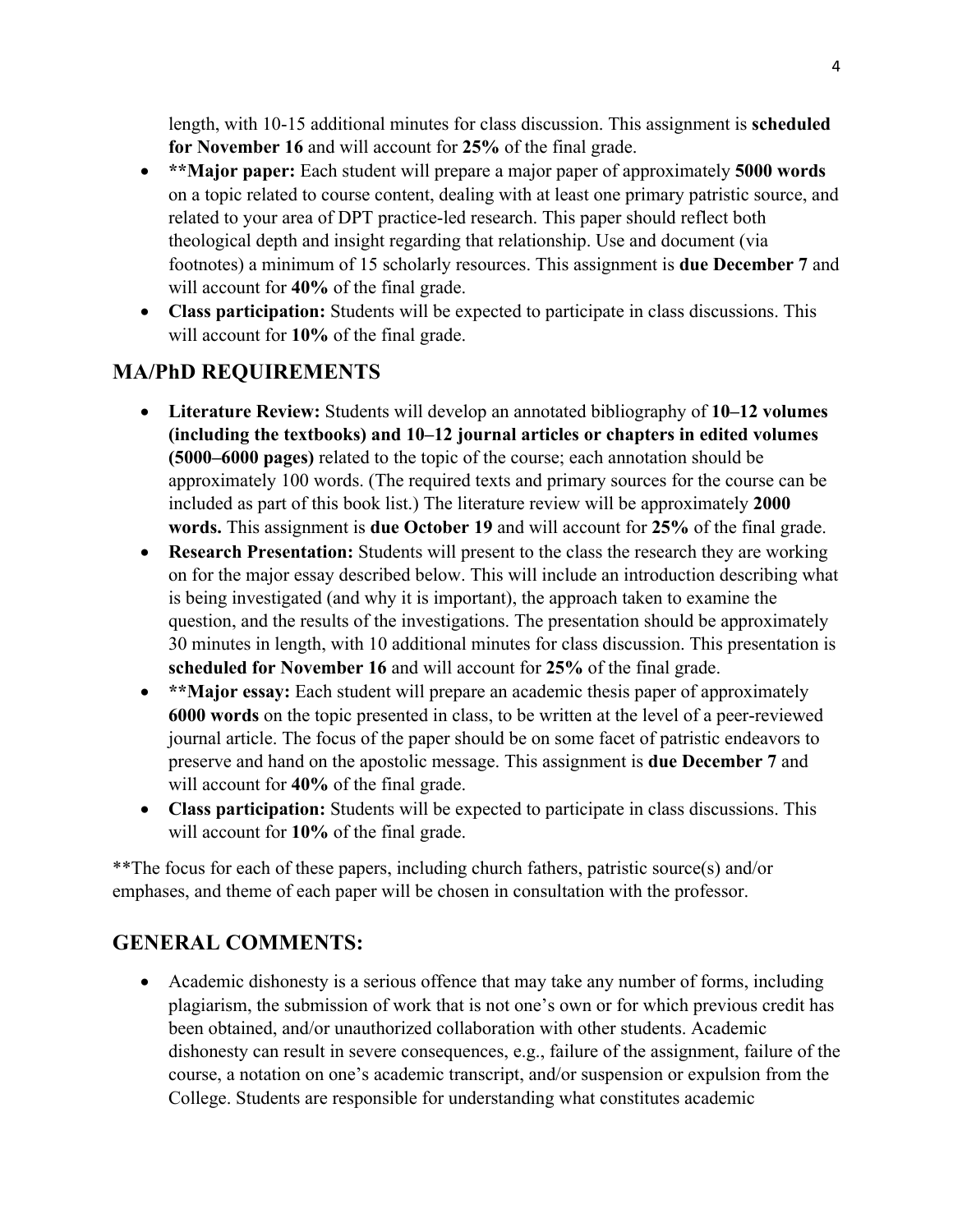dishonesty. Please refer to the Divinity College Statement on Academic Honesty  $\sim$ https://www.mcmasterdivinity.ca/programs/rules-regulations.

- McMaster Divinity College uses inclusive language for human beings in worship services, student written materials, and all of its publications. In reference to biblical texts, the integrity of the original expressions and the names of God should be respected, but you will need to use gender-inclusive language for humans, and you will need to quote from a gender-inclusive version such as the following: NRSV (1989), NCV (1991), TEV/GNB/GNT (1992), CEV (1995), NLT (1996), TNIV (2005), and the Common English Bible (CEB 2011).
- Essays must be handed in at the beginning of the class on the day they are due, in hard copy. All other essays will be considered to be late. Students may be exempted from the late penalty of 5% per day (not including weekends) if they attach to their essay a letter explaining the genuine emergency that delayed them. Late assignments (even ones with an extension) will not receive comments and constructive criticism from the professor.
- The essay should be handed directly to the instructor. To avoid any potential problems, students are advised to keep their working notes and a copy of their paper until a final mark has been received.
- All written work must conform to the *McMaster Divinity College Style Guidelines for Essays and Theses*. Failure to use appropriate form will result in grade reductions.
- Please turn off your cell phone and/or pager before the class begins.
- Please do not attend class if you are ill and contagious (e.g., the flu or symptom of Covid 19).

# **CLASS SCHEDULE:**

| Sept. 14             | Introduction to the class; New Testament Perspectives for Church History  |                             |
|----------------------|---------------------------------------------------------------------------|-----------------------------|
| Sept. 21             | The Question of Continuity                                                |                             |
|                      | G: Introduction & Chapters $1-3$ (30 pp.) L: 9-51 (43 pp.)                |                             |
| Sept. $28*$          | <i>*Tradition Paper Due*</i>                                              |                             |
|                      | Passing on the Apostolic Message                                          |                             |
|                      | G: Chapters $4-6(28 \text{ pp.})$                                         | L: $53-74$ (22 pp.)         |
| Oct. 5               | Passing on the Apostolic Message, cont'd                                  |                             |
|                      | G: Chapters $7 & 8 (24 pp.)$                                              | L: $75-117(43 \text{ pp.})$ |
| Oct. 12 <sup>*</sup> | <i>*Transition Paper Due*</i><br>Passing on the Apostolic Message, cont'd |                             |
|                      | G: Chapters $9 & 10 (22 pp.)$                                             |                             |
| Oct. 19*             | *DPT Literature Review Due*                                               |                             |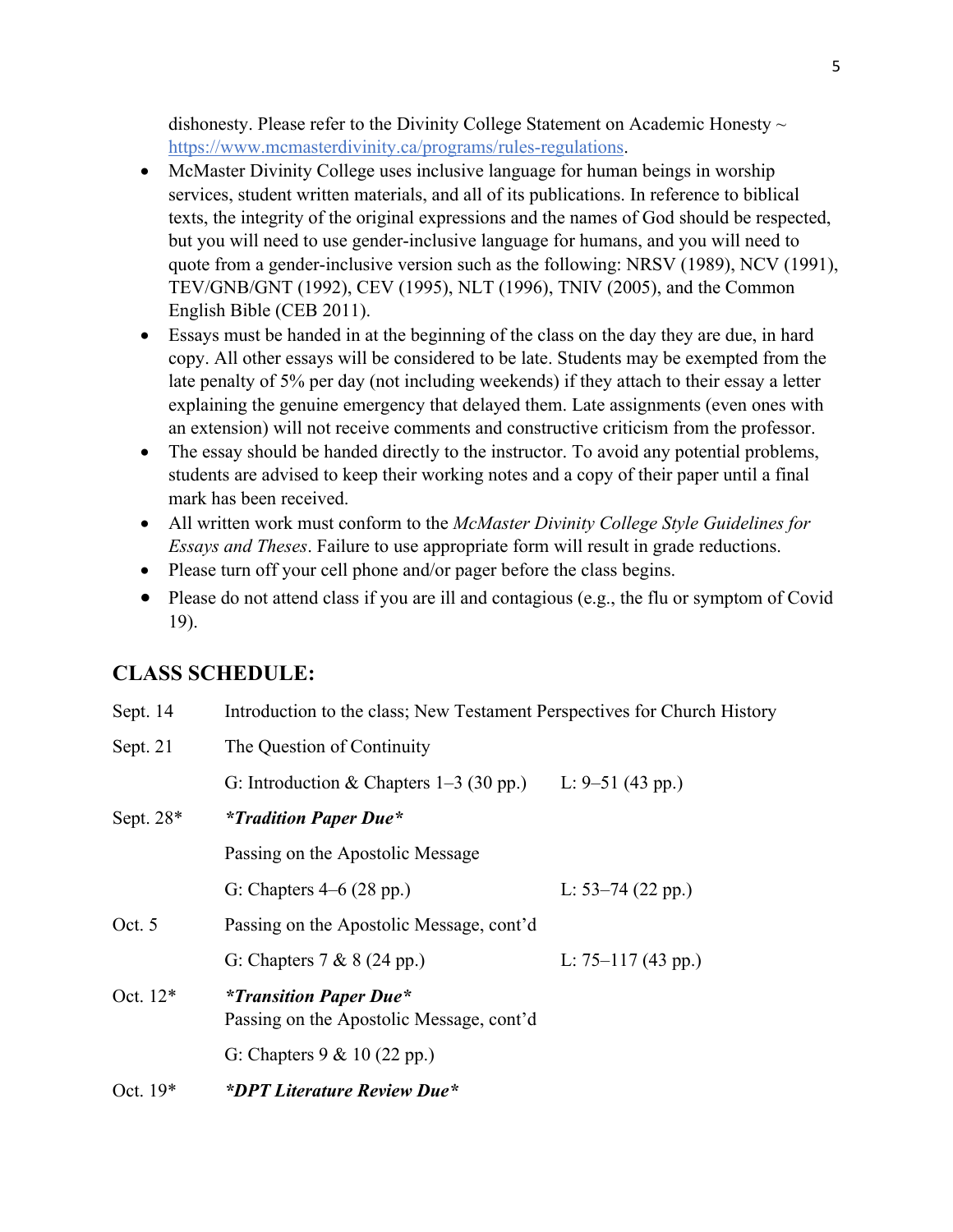#### *\*MA/PhD Literature Review Due*

Church Government; Persecutions G: Chapters 11 & 12 (24 pp.) L: 119–163 (45 pp.) {Oct. 26} {Reading week} L:  $165-212$  (48 pp.) Nov. 2\* *\*Specialization Paper Due\** The Impact of Constantine's Conversion G: Chapters 13–15 (44 pp.) Nov. 9 Monasticism; The Trinitarian-Christological Controversies G: Chapters 16–19 (36 pp.) L: 213–237 (25 pp.) Nov. 16 *\*DPT & MA/PhD Research Presentations\** The Trinitarian-Christological Controversies, cont'd G: Chapters 20–26 (52 pp.) L: 239–265 (27 pp.) Nov. 23\* *\*Research Paper Due\** The Trinitarian-Christological Controversies, cont'd Nov. 30\* The Trinitarian-Christological Controversies, cont'd G: Chapters 27 & 28 (52 pp.) Dec. 7\* *\*DPT & MA/PhD Papers Due\** The Trinitarian-Christological Controversies, cont'd Concluding remarks

**Please note: This syllabus is the property of the instructor and is prepared with currently available information. The instructor reserves the right to make changes and revisions up to and including the first day of class.**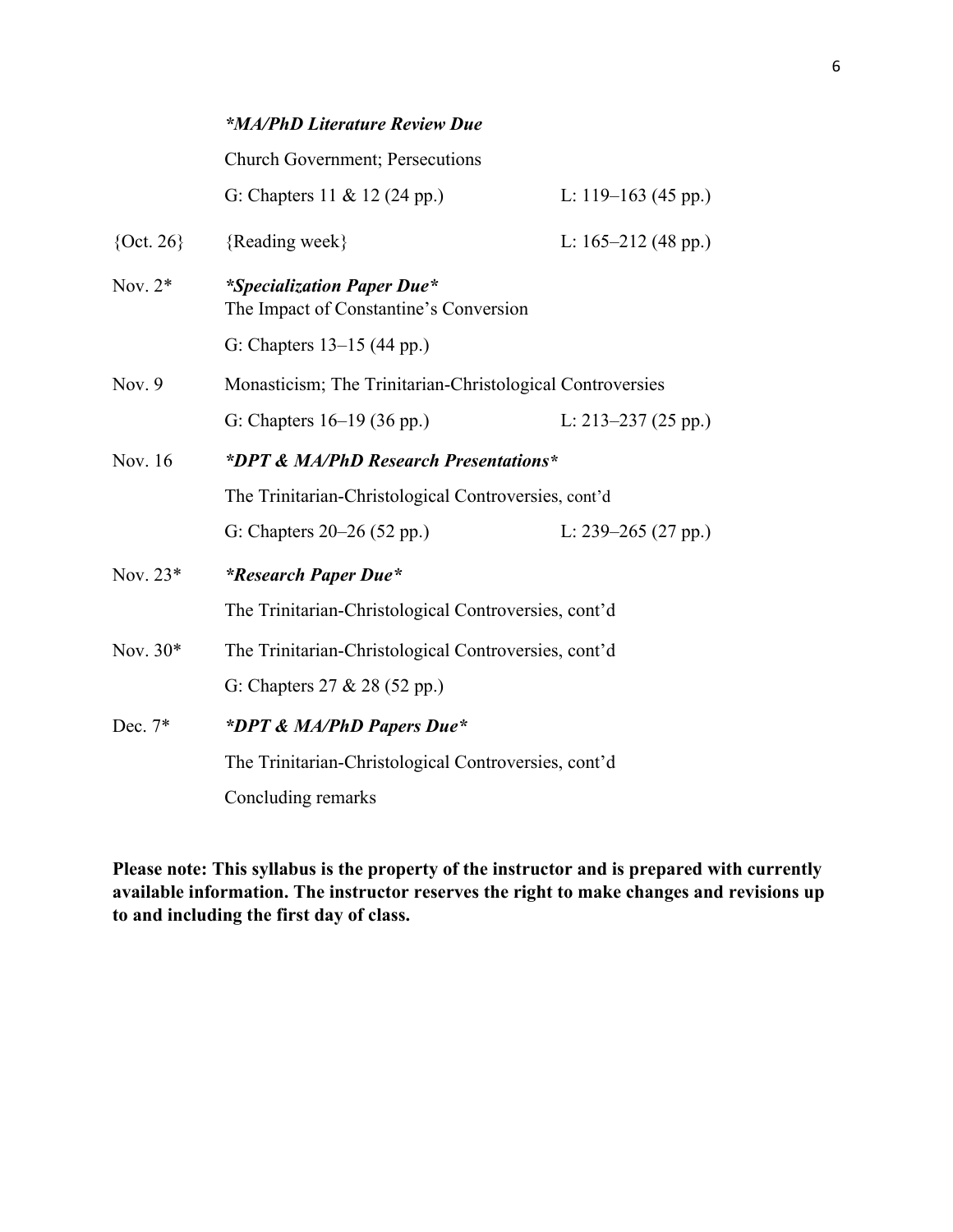#### *Selected Bibliography for Patristic Foundations*

Anatolius, Khaled. *Athanasius: The Coherence of His Thought.* New York: Routledge, 2005.

- Arand, Louis A., trans. *St. Augustine: Faith, Hope and Charity.* Ancient Christian Writers, No. 3. Westminster, MD: Newman Press, 1947.
- Behr, John. *Irenaeus of Lyons: Identifying Christianity.* Christian Theology in Context. New York: Oxford University Press, 2013.
	- . *The Way to Nicaea.* The Formation of Christian Theology, volume 1. Crestwood, NY: St. Vladimir's Seminary Press, 2001.
		- \_\_\_\_\_\_\_\_. *The Nicene Faith, Part One: True God of True God.* The Formation of Christian Theology, volume 2, part 1. Crestwood, NY: St. Vladimir's Seminary Press, 2004.
	- \_\_\_\_\_\_\_\_. *The Nicene Faith, Part Two: One of the Holy Trinity.* The Formation of Christian Theology, volume 2, part 2. Crestwood, NY: St. Vladimir's Seminary Press, 2004.
	- \_\_\_\_\_\_\_\_, trans. *St. Irenaeus of Lyons, On the Apostolic Preaching.* Crestwood, NY: St. Vladimir's Seminary Press, 1997.

\_\_\_\_\_\_\_\_, trans. *St. Athanasius, On the Incarnation* (Greek & English). Crestwood, NY: St. Vladimir's Seminary Press, 2011.

- Benedict XVI, Pope. *The Fathers.* 2 vols. Huntington, IN: Our Sunday Visitor, 2008, 2010.
- Brock, Sebastian, trans. *St. Ephrem the Syrian: Hymns on Paradise.* Crestwood, NY: St. Vladimir's Seminary Press, 1990.
- Brown, Peter. *Augustine of Hippo: A Biography,* new ed. Oakland, CA: University of California Press, 2000.
- Chadwick, Henry. *The Early Church,* rev. ed. The Penguin History of the Church, vol. 1. New York: Penguin Books, 1993.
- Chitty, Derwas J. *The Desert a City: An Introduction to the Study of Egyptian and Palestinian Monasticism under the Christian Empire.* Crestwood, NY: St. Vladimir's Seminary Press, 1995.
- Chryssavgis, John. *The Way of the Fathers: Exploring the Patristic Mind*, 2<sup>nd</sup> rev. ed. Minneapolis: Light & Life Publishing Company, 2003.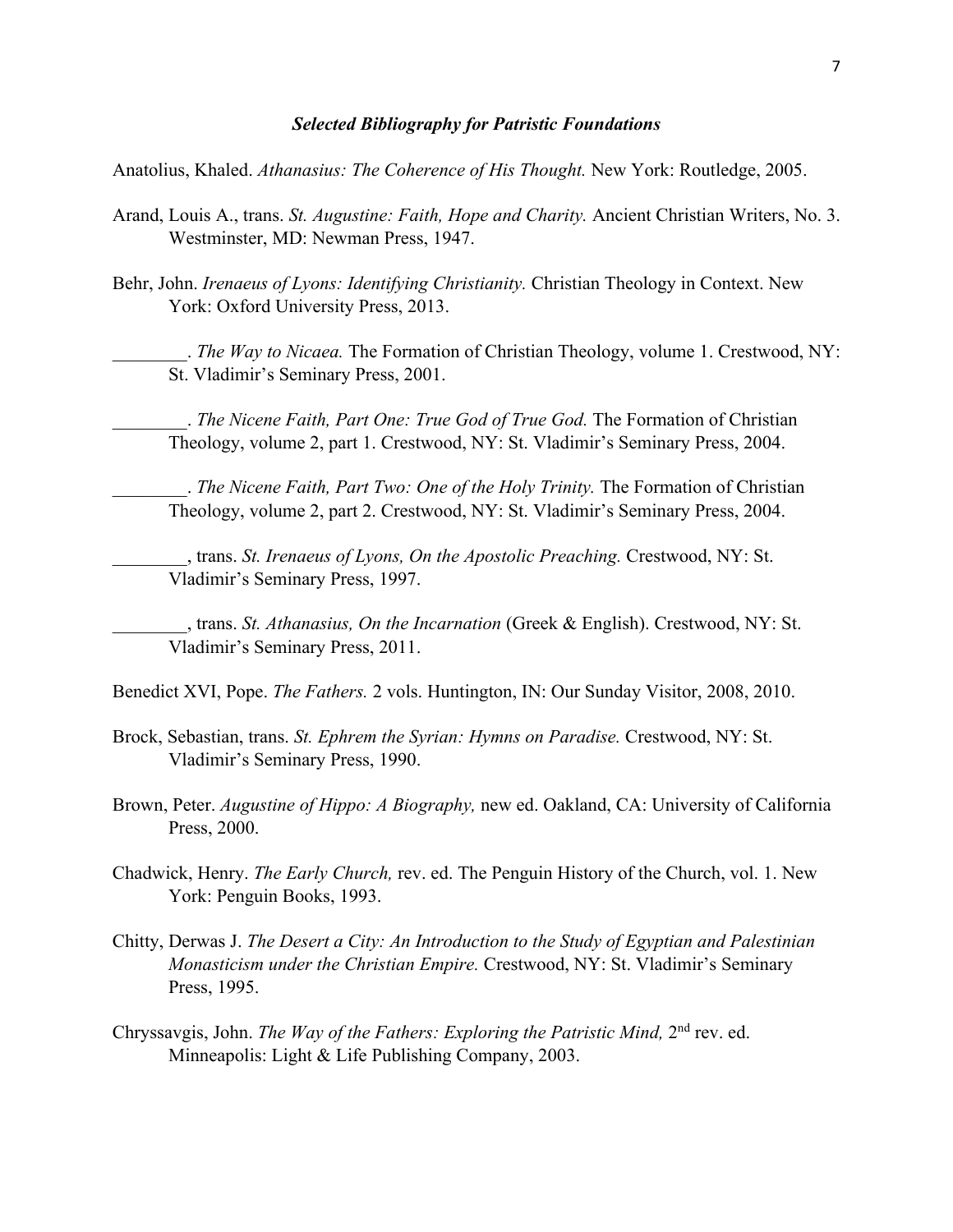- Damick, Andrew Stephen. *Bearing God: The Life and Works of St. Ignatius of Antioch, the God-Bearer.* Chesterton, IN: Ancient Faith Publishing, 2017.
- Ehrman, Bart D. *Lost Christianities: The Battles for Scripture and the Faiths We Never Knew.* New York: Oxford University Press, 2005.
- Fairbairn, Donald. *Life in the Trinity: An Introduction to Theology with the Help of the Church Fathers.* Downers Grove, IL: IVP Academic, 2009.
- Florovsky, Georges. *The Eastern Fathers of the Fourth* Century, trans. Catherine Edmunds. Volume 7 of The Collected Works of Georges Florovsky. Belmont, MA: Büchervertriebsanstalt, 1987.
- Gilbert, Peter, trans. *On God and Man: The Theological Poetry of St. Gregory of Nazianzus.* Crestwood, NY: St. Vladimir's Seminary Press, 2001.
- Gonzalez, Justo L. *The Story of Christianity, Volume I: The Early Church to the Dawn of the Reformation,* rev. ed. New York: HarperOne, 2010.
- Grant, Robert M. *Irenaeus of Lyons.* New York: Routledge, 1997.
- Green, Ignatius, trans., *St. Gregory of Nyssa, Catechetical Instruction: A Handbook for Catechists* (Greek & English). Crestwood, NY: St. Vladimir's Seminary Press, 2019.
- Greenslade, S.L., ed. *Early Latin Theology: Selections from Tertullian, Cyprian, Ambrose, and Jerome.* Library of Christian Classics. Louisville, KY: Westminster John Knox Press, 1956.
- Guarino, Thomas G. *Vincent of Lérins and the Development of Christian Doctrine.* Foundations of Theological Exegesis and Christian Spirituality. Grand Rapids, MI: Baker Academic, 2013.
- Hall, Christopher A. *Learning Theology with the Church Fathers.* Downers Grove, IL: InterVarsity Press, 2002.
- Hanson, R.P.C. *Tradition in the Early Church.* Eugene, OR: Wipf & Stock, 2009 (reprint of SCM Press, 1962).
- Hardy, Edward R., ed. *Christology of the Later Fathers.* Louisville, KY: Westminster John Knox Press, 1954.
- Harkins, Paul W., trans. *St. John Chrysostom on the Incomprehensible Nature of God.* The Fathers of the Church: A New Translation, vol. 72. Washington, DC: Catholic University of America Press, 1984.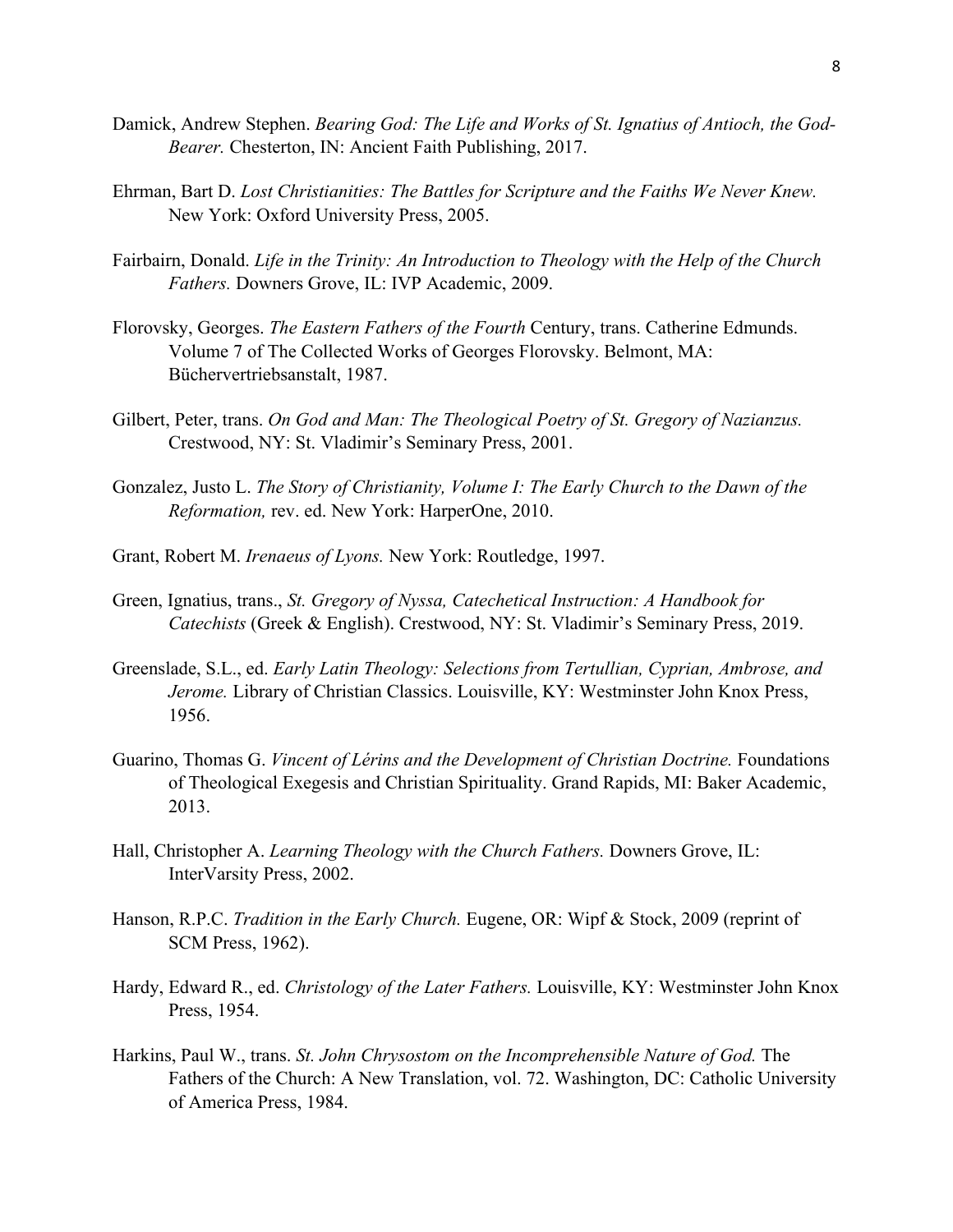- Hart, David Bentley. *The Story of Christianity: A History of 2,000 Years of the Christian Faith*. New York: Quercus, 2009.
- Hill, C.E. *Who Chose the Gospels? Probing the Great Gospel Conspiracy.* New York: Oxford University Press, 2010.
- Holmes, Michael W., ed. *The Apostolic Fathers in English,* 3rd ed. Grand Rapids, MI: Baker Academic, 2005.
- Hunter, David G., trans. *A Comparison Between a King and a Monk/Against the Opponents of the Monastic Life—Two Treatises by John Chrysostom.* Studies in the Bible and Early Christianity, vol. 13. Queenston, ON: The Edwin Mellen Press, 1988.
- Kelly, J.N.D. *Early Christian Doctrines*, 2nd ed. New York: Harper & Row, 1960.
	- \_\_\_\_\_\_\_\_. *Golden Mouth: The Story of John Chrysostom—Ascetic, Preacher, Bishop.* Ithaca, NY: Cornell University Press, 1995.
	- \_\_\_\_\_\_\_\_, trans. *Rufinus: A Commentary on the Apostles' Creed.* Ancient Christian Writers, No. 20. Westminster, MD: Newman Press, 1955.
- Köstenberger, Andreas J., and Michael J. Kruger. *The Heresy of Orthodoxy: How Contemporary Culture's Fascination with Diversity Has Reshaped Our Understanding of Early Christianity.* Wheaton, IL: Crossway, 2010.
- Kruger, Michael J. *Christianity at the Crossroads: How the Second Century Shaped the Future of the Church.* Downers Grove, IL: IVP Academic, 2018.
- Litfin, Bryan M. *Getting to Know the Church Fathers: An Evangelical Introduction.* Grand Rapids, MI: Brazos Press, 2007.
- Luibheid, Colm, trans. *John Cassian: Conferences.* Classics of Western Spirituality. Mahwah, NJ: Paulist Press, 1985.
- Malherbe, Abraham J., and Everett Ferguson, trans. *Gregory of Nyssa: The Life of Moses*. Classics of Western Spirituality. Mahwah, NJ: Paulist Press, 1978.
- Maloney, George A., trans. *Pseudo-Macarius: The Fifty Spiritual Homilies and the Great Letter.*  Classics of Western Spirituality. Mahwah, NJ: Paulist Press, 1992.
- McGuckin, John Anthony. *The Westminster Handbook to Patristic Theology*. Louisville, KY: Westminster John Knox Press, 2004.
	- \_\_\_\_\_\_\_\_, trans. *Saint Gregory Nazianzen: Selected Poems.* Oxford: SLG Press, 1986.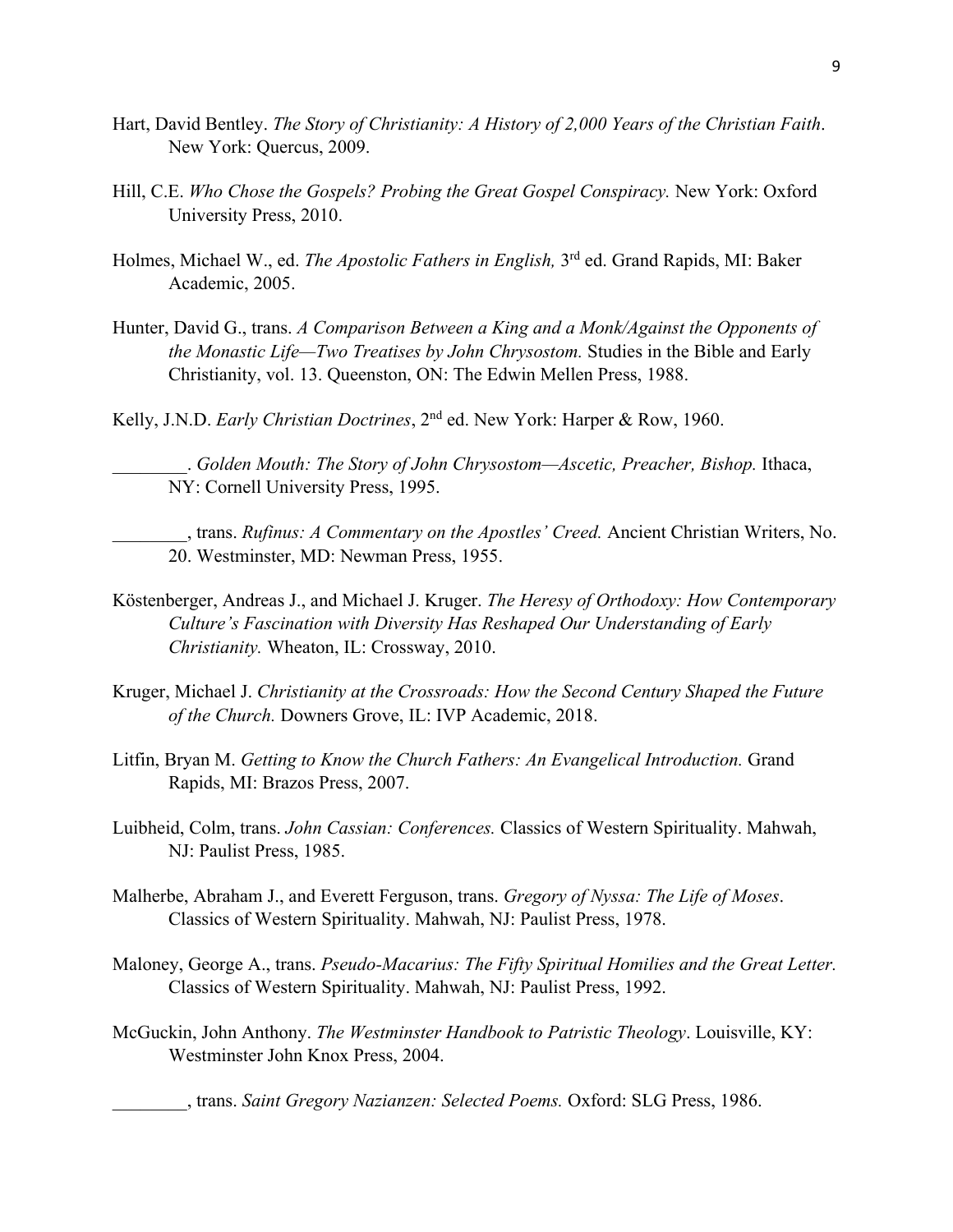\_\_\_\_\_\_\_\_, trans. *St. Cyril of Alexandria: On the Unity of Christ.* Crestwood, NY: St. Vladimir's Seminary Press, 2000.

Meredith, Anthony. *The Cappadocians.* Crestwood, NY: St. Vladimir's Seminary Press, 1995.

\_\_\_\_\_\_\_\_. *Gregory of Nyssa.* New York: Routledge, 1999.

Minns, Denis. *Irenaeus: An Introduction.* New York: T & T Clark, 2010.

- Neville, Graham, trans. *St. John Chrysostom, Six Books on the Priesthood.* Crestwood, NY: St. Vladimir's Seminary Press, 1996.
- Nichols, Stephen J. *For Us and For Our Salvation: The Doctrine of Christ in the Early Church.* Wheaton, IL: Crossway, 2007.
- Osborn, Eric. *Irenaeus of Lyons.* New York: Cambridge University Press, 2001.
- Papandrea, James L. *The Earliest Christologies: Five Images of Christ in the Postapostolic Age.* Downers Grove, IL: IVP Academic, 2016.

\_\_\_\_\_\_\_\_. *Reading the Early Church Fathers: From the Didache to Nicaea.* Mahwah, NJ: Paulist Press, 2012.

- Payton, James R., Jr. *Irenaeus on the Christian Faith: A Condensation of Against Heresies* Eugene, OR: Pickwick Publications, 2011.
	- \_\_\_\_\_\_\_\_, ed. *A Patristic Treasury: Early Church Wisdom for Today.* Chesterton, IN: Ancient Faith Publishing, 2013.
- Pelikan, Jaroslav. *The Emergence of the Catholic Tradition (100-600).* The Christian Tradition: A History of the Development of Doctrine, vol. 1. Chicago: University of Chicago Press, 1971.
- Quasten, Johannes. *Patrology, Vol. I: The Beginnings of Patristic Literature.* Westminster, MD: Newman Press, 1950.

\_\_\_\_\_\_\_\_. *Patrology, Vol. II: The Ante-Nicene Literature after Irenaeus.* Westminster, MD: Newman Press, 1953.

Ramsey, Boniface. *Beginning to Read the Fathers,* rev. ed. Mahwah, NJ: Paulist Press, 2012.

Roberts, Alexander, and James Donaldson, eds. *Ante-Nicene Fathers, Vol.1: The Apostolic Fathers, Justin Martyr, Irenaeus.* Peabody, MS: Hendrickson Publishers, 2004 (1885 reprint).